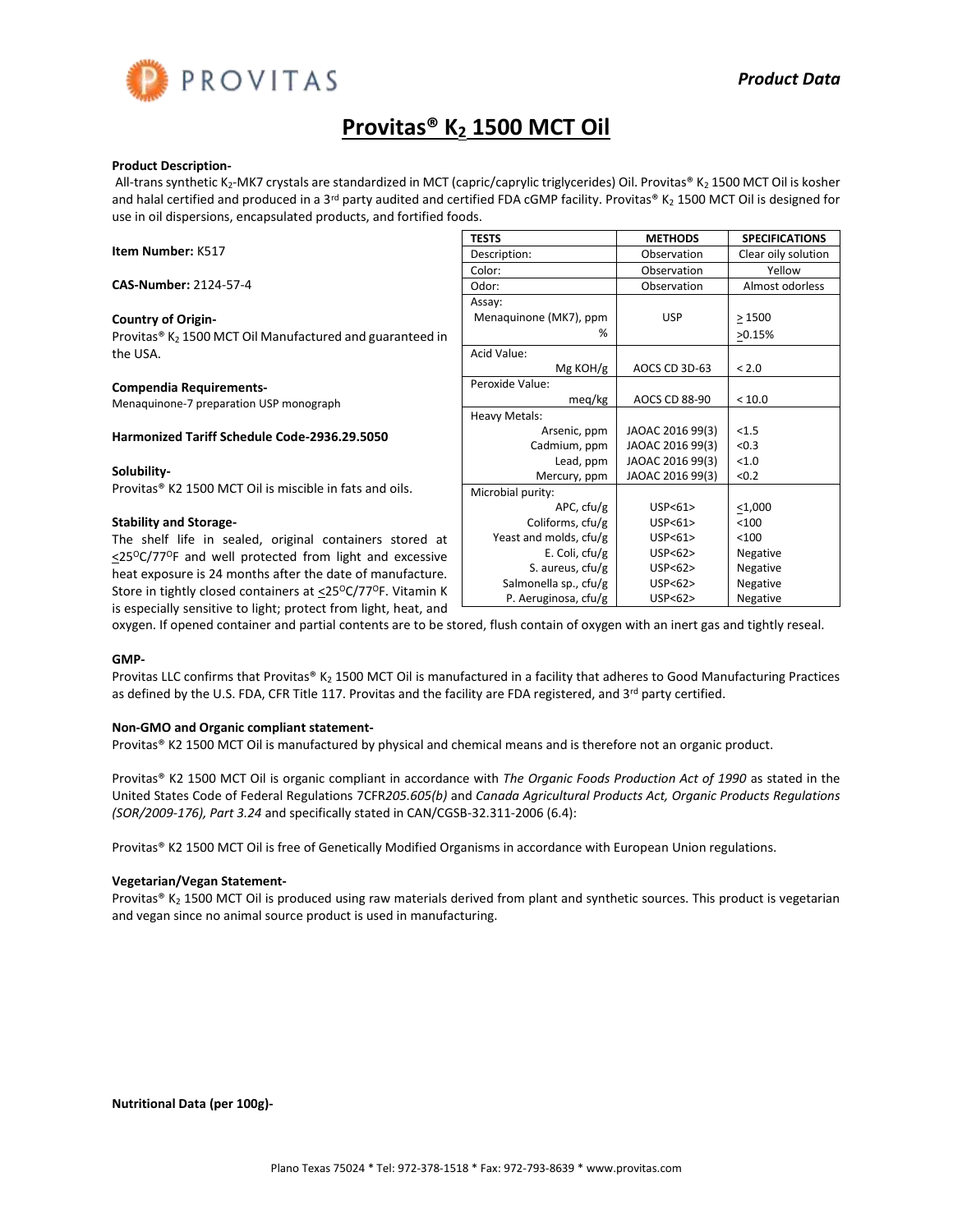

# **Provitas® K<sup>2</sup> 1500 MCT Oil**

| Item                     | Result   | Item                  | Result   |
|--------------------------|----------|-----------------------|----------|
| <b>Total Calories</b>    | 891 Kcal | Vitamin K             | 150 mg/g |
| <b>Calories from Fat</b> | 870 Kcal | Vitamin A (IU) / (RE) | 0 IU     |
| Protein                  | 0 grams  | Vitamin E             | 0 IU     |
| Fat                      | 99 grams | Vitamin D             | 0 IU     |
| <b>Saturated Fat</b>     | 99 grams | Calcium               | 0 grams  |
| Carbohydrate             | 0 grams  | Iron                  | 0 grams  |
| <b>Dietary Fiber</b>     | 0 grams  | Sodium                | 0 grams  |
| Sugar - Total            | 0 grams  | Potassium             | 0 grams  |
| <b>Added sugar</b>       | 0 grams  | Other                 | 3 grams  |
| Water                    | 0 grams  |                       |          |
| Ash                      | 0 grams  |                       |          |

#### **Accuracy Disclaimer-**

Provitas, LLC has taken great care to verify the correctness of these data and believes they are correct. However, since the data comes from various sources and are not verified analytically, we cannot warranty their accuracy. Provitas, LLC can only guarantee the minimum potency of the vitamins and other specifications found on the Provitas® K2 1500 MCT Oil Data Sheet, which are available on request. For guaranteed accuracy of composition other than that guaranteed by Provitas, LLC, the customer is advised to submit for analytical testing by a reliable laboratory.

These values have been determined by using a nutritional database of ingredients, which were analyzed singularly. They are believed to be accurate but are not guaranteed.

# **Residual Solvent Statement-**

Provitas LLC certifies that Provitas®  $K_2$  1500 MCT Oil fully complies with Chemical test <467> USP/NF: Residual Solvents Limits. No solvents are used in the manufacturing of Provitas® K<sub>2</sub> 1500 MCT.

# **WADA-**

Provitas LLC certifies that Provitas®  $K<sub>2</sub>$  1500 MCT Oil does not contain nor comes into contact with any substance listed on the World Anti-Doping Agency banned list or other sports related banned lists. These include narcotics, hormones, diuretics, and steroids.

# **Nanomaterial Statement-**

Based on our current understanding of nanomaterial regulation EU No 1169/2011, Provitas® K<sub>2</sub> 1500 MCT Oil is not considered a nanomaterial. Therefore, it does not require labeling as such.

# **Contaminants and Impurities Statement-**

To our knowledge, there is no contamination by potentially harmful materials in Provitas®  $K_2$  1500 MCT Oil. This includes but not limited to heavy metals, pesticides, propylene, PAHs, dioxins, melamine, mycotoxins, and solvents.

### **Prop 65-**

We certify that Provitas®  $K_2$  1500 MCT Oil and all materials used to manufacture Provitas®  $K_2$  1500 MCT do not appear on the List Of Chemicals Known to Cause Cancer Or Reproductive Toxicity, under section 25249.8 of the CALIFORNIA SAFE WATER AND TOXIC ENFORCEMENT ACT OF 1986, Chapter 6.6 added by Proposition 65 in 1986.

# **BSE/TSE/Irradiation/EtO Statements-**

Provitas, LLC guarantees that no BSE causing ingredients are present in Provitas® K<sub>2</sub> 1500 MCT Oil. Provitas® K<sub>2</sub> 1500 MCT Oil is free of any animal origin organisms/ingredients. Provitas®  $K<sub>2</sub>$  1500 MCT tests PCR negative for any animalbased organisms.

Provitas LLC certifies that Provitas®  $K<sub>2</sub>$  1500 MCT Oil is free of radiation. Irradiation is not used in the production, packaging and/or storage of Provitas®  $K<sub>2</sub>$  1500 MCT Oil.

We certify that Provitas®  $K_2$  1500 MCT Oil is free of ethylene oxide. Ethylene oxide sterilization is not used in the production, packaging and/or storage of Provitas®  $K_2$ 1500 MCT Oil.

# **Sewage-**

We certify that Provitas®  $K_2$  1500 MCT Oil has been produced, packaged, and stored without the use of sewage sludge.